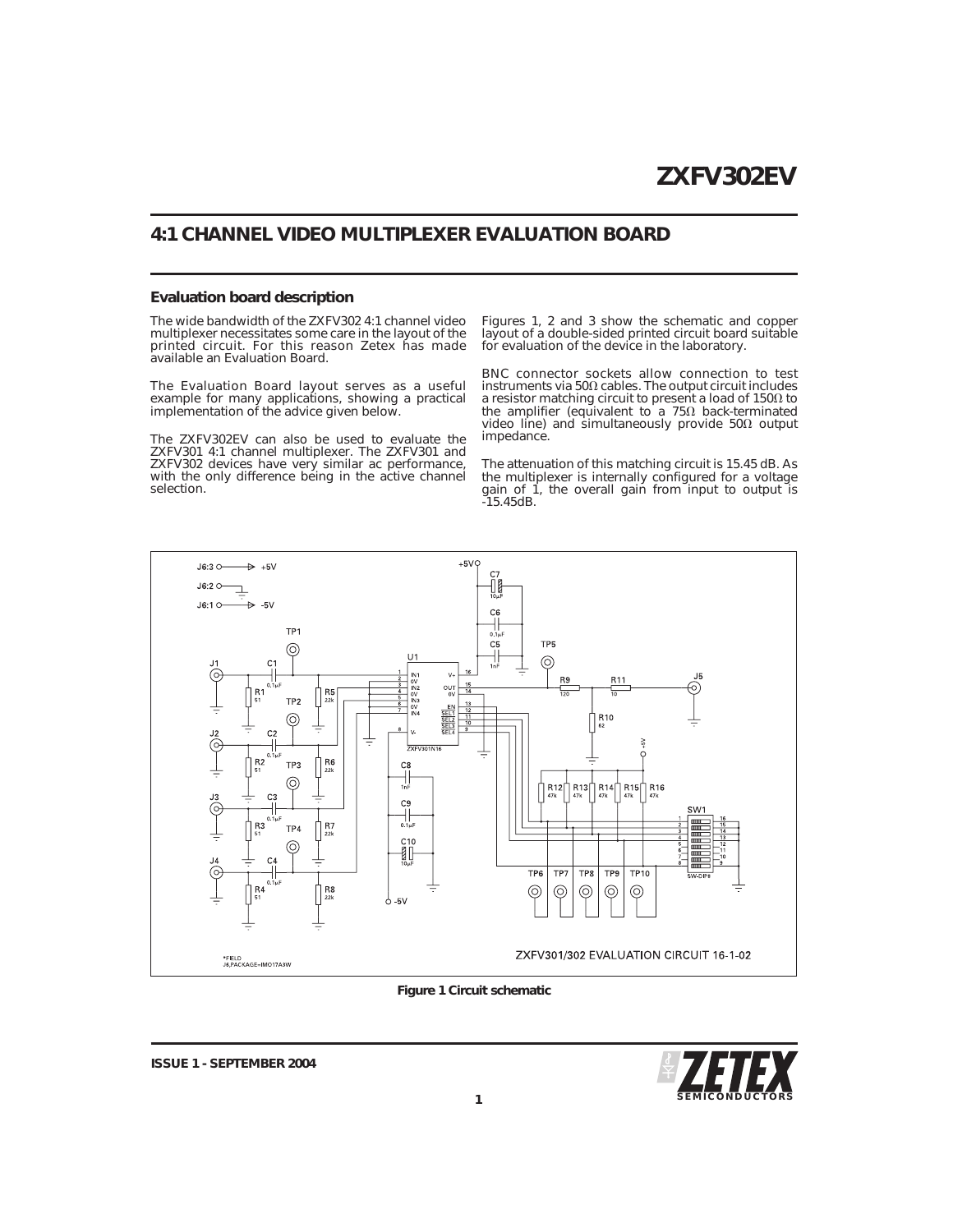# **ZXFV302EV**

# **PCB design**

A continuous ground plane is required under the device and its signal connection paths, to provide the shortest possible ground return paths for signals and power supply filtering.

A double-sided or multi-layer PCB construction is required, with plated-through via holes providing<br>closely spaced low-inductance connections from some<br>components to the continuous ground plane (some of<br>these holes are not visible in the figures for the<br>Evaluation Board –



**Figure 2 Evaluation circuit top copper layout (overall dimensions 2.5 x 2.25 inches)**



**Figure 3 Evaluation board bottom copper layout (viewed through from top)**



**ISSUE 1 - SEPTEMBER 2004**